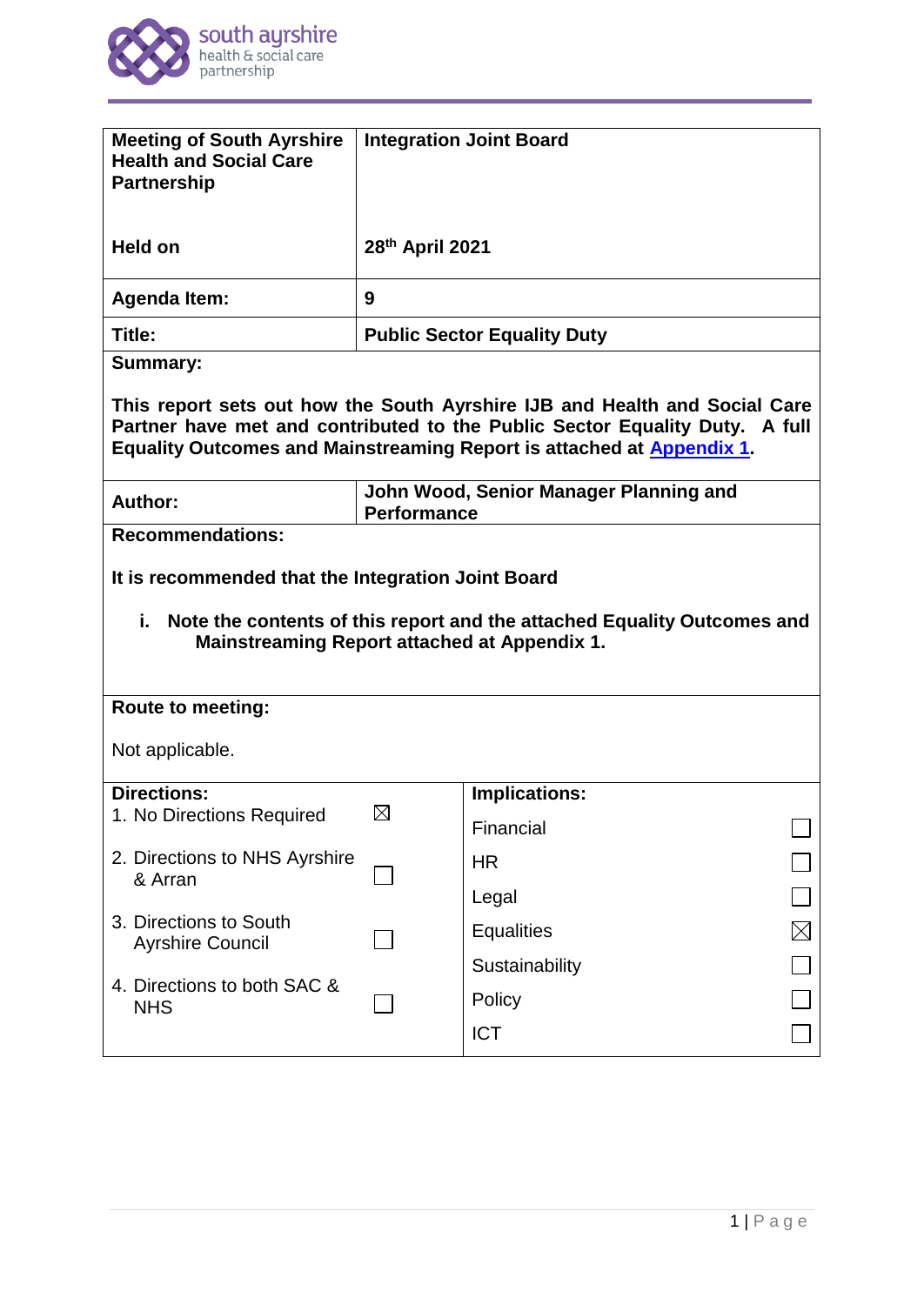

# **Public Sector Equality Duty**

# **1. PURPOSE OF REPORT**

1.1 This report sets out how the South Ayrshire IJB and Health and Social Care Partner have met and contributed to the Public Sector Equality Duty. A full Equality Outcomes and Mainstreaming Report is attached at Appendix 1.

### **2. RECOMMENDATION**

### **2.1 It is recommended that the Integration Joint Board**

**i. Note the contents of this report and the attached Equality Outcomes and Mainstreaming Report attached at Appendix 1.**

# **3. BACKGROUND INFORMATION**

- 3.1 This report presents South Ayrshire Integration Joint Board's Equality Outcomes and Mainstreaming Report 2021. The report, which demonstrates the IJB's adherence to the Public Sector Equality Duty, was due to be published in 2020, however we have used the provisions of the Coronavirus (Scotland) Act 2020 to delay publication until 2021.
- 3.2 South Ayrshire Health and Social Care Partnership (HSCP) overseen by the IJB – plays a full role in the Ayrshire Equality Partnership through which we are signed up to a collective set of Equality Outcomes and we contribute to the outcomes of our partner organisations **South Ayrshire Council** and **NHS Ayrshire and Arran**. This report outlines how South Ayrshire HSCP is committed at all levels to promoting equality and provide an overview of how we mainstream equalities into our daily business alongside the local authority and the NHS. It is important to note at the outset that neither the IJB nor the HSCP are employers of staff and we will signpost to the respective local authority and health board reports to for full information on staff profiling and equalities as regards the relationship between our staff and their employers. As classified by the Equality and Human Rights Commission (EHRC) the IJB is a [Schedule B](https://www.equalityhumanrights.com/en/public-sector-equality-duty-scotland/listed-authorities-covered-scotland-specific-duties) authority.
- 3.3 Importantly, South Ayrshire IJB agreed a revised [Strategic Plan](https://www.south-ayrshire.gov.uk/health-social-care-partnership/documents/item%208%20strategic%20plan%20final%20app1%20ijb%202021%2003%2024.pdf) in March 2021. The Strategic Plan is the key strategic document for the HSCP and has tackling inequality in all its forms at its core. In keeping with the spirit of the commitment to mainstream equalities into our routine business and to reflect the strong commitment to tackling inequality outlined in the Plan, much of this report refers to the IJB Strategic Plan 2021-2031 and associated activity.
- 3.4 The report also provides an overview of the activities we have undertaken and the progress we have achieved in advancing the four Ayrshire Shared Equality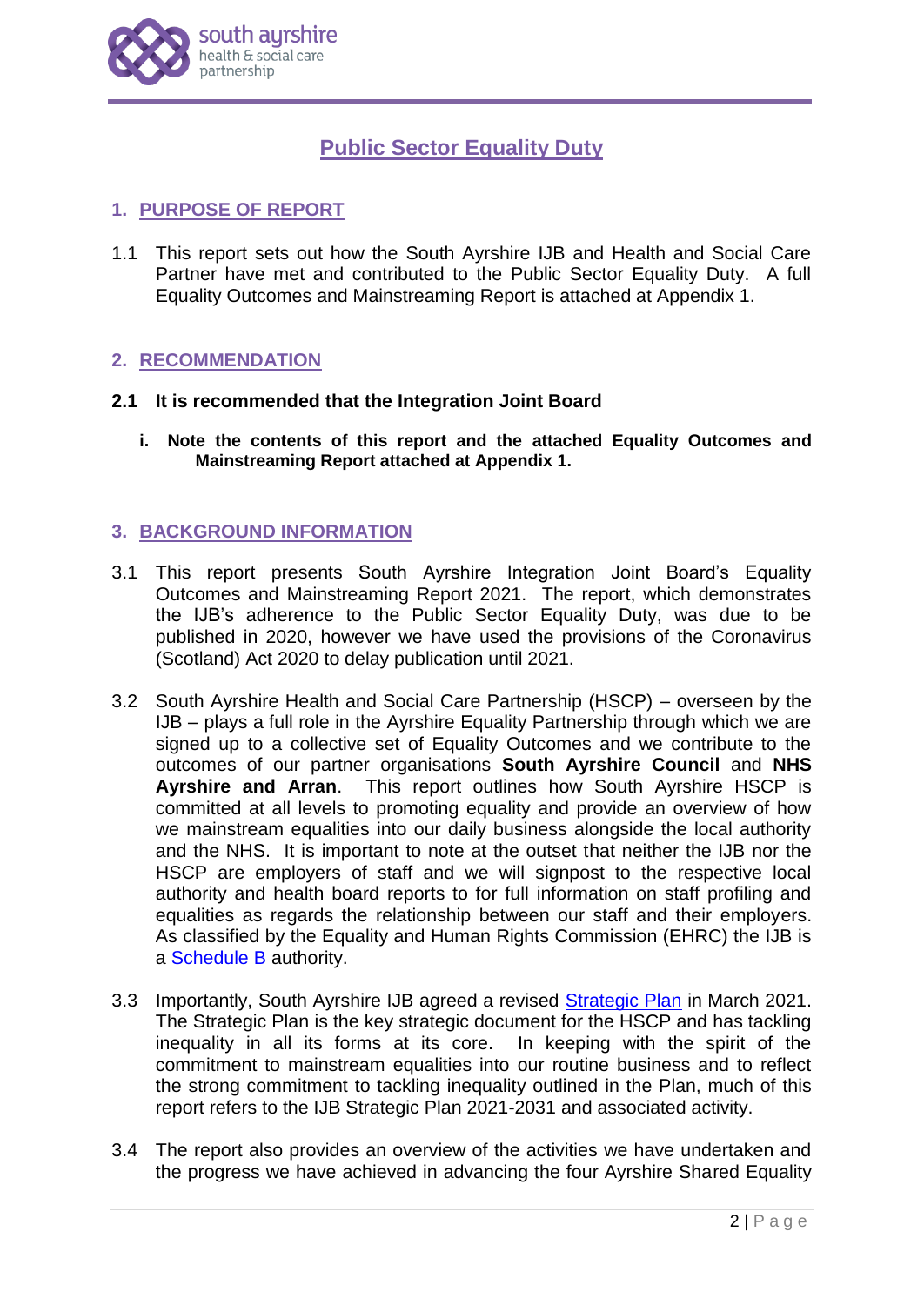

outcomes. These activities have been focused on improving the lives of people across South Ayrshire by reducing the significant inequalities and barriers local residents face to living a safe, healthy and active life.

3.5 The Equality Outcomes and Mainstreaming Report includes information on the general achievement of Equality Outcomes within South Ayrshire as well as the specific contribution of the HSCP.

### Legislative requirement of IJBs

- 3.6Due to the legislative structure of Integration Joint Boards (IJB), Health and Social Care Partnerships are exempt from certain specific duties. This is due to the unique structure of Integration Boards, in that they are not employing bodies. As such, while IJBs direct the strategy and operations of health and care services across the lifespan, all staff members remain employees of either NHS Ayrshire and Arran or South Ayrshire Council.
- 3.7For the 2021 report, we are not required to;
	- Gather and use employee information
	- Publish gender pay gap information
	- Publish statements on equal pay
	- Publish information on board diversity

#### COVID-19

- 3.8 As well as delaying the publication of this report, the COVID-19 pandemic has had a significant impact on how people within South Ayrshire experience inequalities and throughout the course of the pandemic we have worked to understand and provide rapid response to how inequalities have been exacerbated. Our services – in close collaboration statutory and voluntary sector partners as well as independent care providers – have endeavoured to support disadvantaged and marginalised groups throughout this period, prioritising those sections of the community who face additional risks.
- 3.9 Through our monitoring of the IJB Strategic Plan, our ongoing community engagement and our 'remobilisation and recovery' exercise, the HSCP will track the impact of COVID-19 on equality outcomes within South Ayrshire.

#### Ayrshire Equality Outcomes

- 3.10 It has been agreed on pan-Ayrshire basis that we would recommit to the four existing Equality Outcomes i.e.
	- **1. In Ayrshire people experience safe and inclusive communities.**
	- **2. In Ayrshire people have equal opportunities to access and shape our public services.**
	- **3. In Ayrshire people have opportunities to fulfil their potential throughout life.**
	- **4. In Ayrshire public bodies will be inclusive and diverse employers**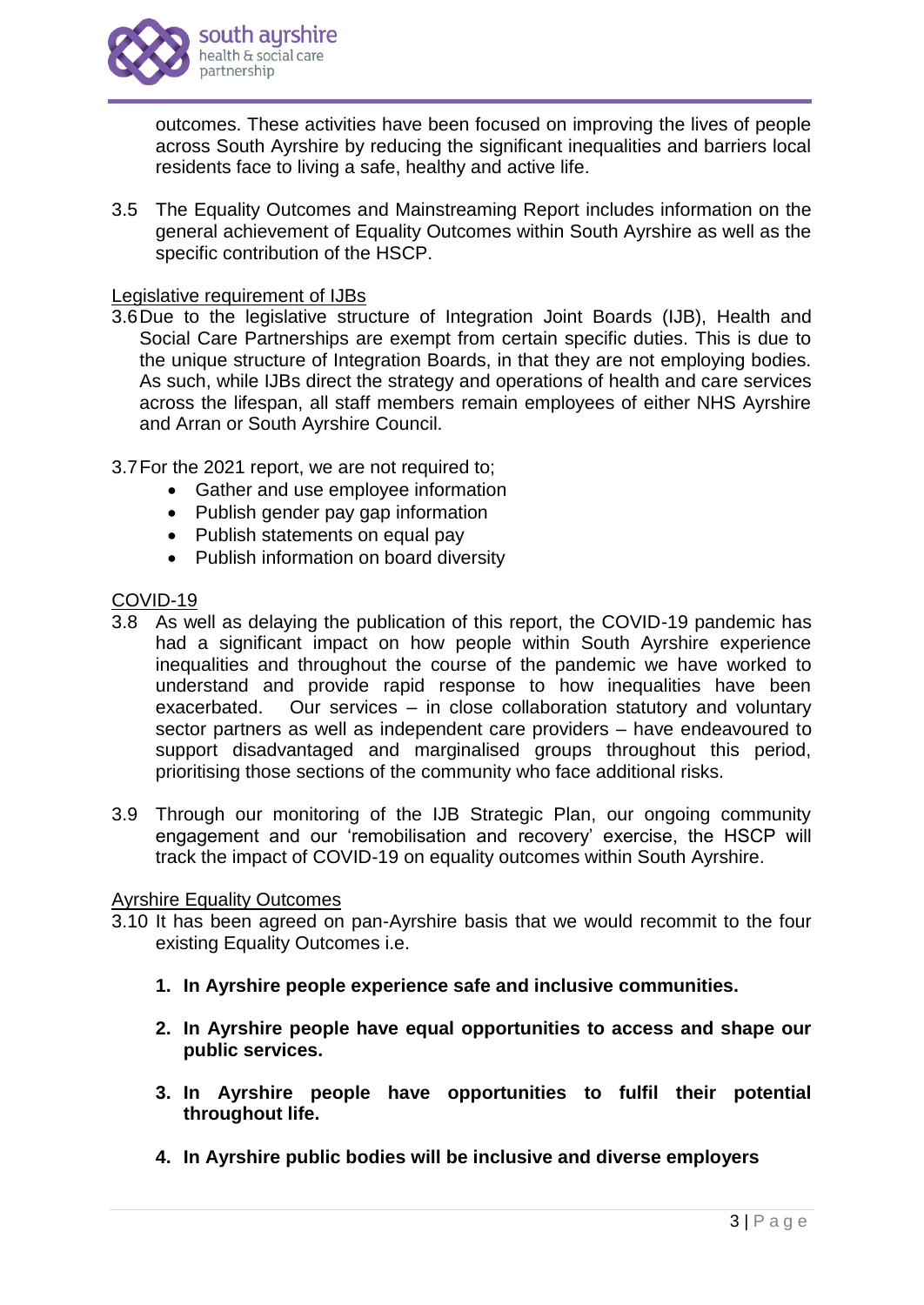

# **4. REPORT**

4.1 The full South Ayrshire Equality Outcomes and Mainstreaming Report is attached at Appendix 1.

# **5. STRATEGIC CONTEXT**

5.1 Achieving the Public Sector Equality Duty and mainstreaming this into our work is a significant strategic priority for the HSCP and the full report at Appendix 1 shows a clear link between the HSCP Strategic Plan and the Equality Outcomes.

| <b>IJB Strategic Objective</b>                                           | <b>Equality Outcome</b>                                                                                                                                                                                                                                                             |
|--------------------------------------------------------------------------|-------------------------------------------------------------------------------------------------------------------------------------------------------------------------------------------------------------------------------------------------------------------------------------|
| 1. We focus on prevention and<br>tackling inequality                     | 1. People experience safe and inclusive<br>communities<br>2. People have equal opportunities to access<br>and shape our public services<br>3. People have opportunities to fulfil their<br>potential throughout life                                                                |
| 2. We nurture and are part of<br>communities that care for each<br>other | 1. People experience safe and inclusive<br>communities<br>3. People have opportunities to fulfil their<br>potential throughout life                                                                                                                                                 |
| 3. We work together to give you<br>the right care in the right place     | 3. People have opportunities to fulfil their<br>potential throughout life                                                                                                                                                                                                           |
| 4. We help to build communities<br>where people are safe                 | 1. People experience safe and inclusive<br>communities                                                                                                                                                                                                                              |
| 5. We are an ambitious<br>and<br>effective Partnership                   |                                                                                                                                                                                                                                                                                     |
| 6. We are transparent and listen to<br>you                               | 2. People have equal opportunities to access<br>and shape our public services<br>3. People have opportunities to fulfil their<br>potential throughout life                                                                                                                          |
| 7. We make a positive impact<br>beyond the services we deliver           | 1. People experience safe and inclusive<br>communities<br>2. People have equal opportunities to access<br>and shape our public services<br>3. People have opportunities to fulfil their<br>potential throughout life<br>4. Public bodies will be inclusive and diverse<br>employers |